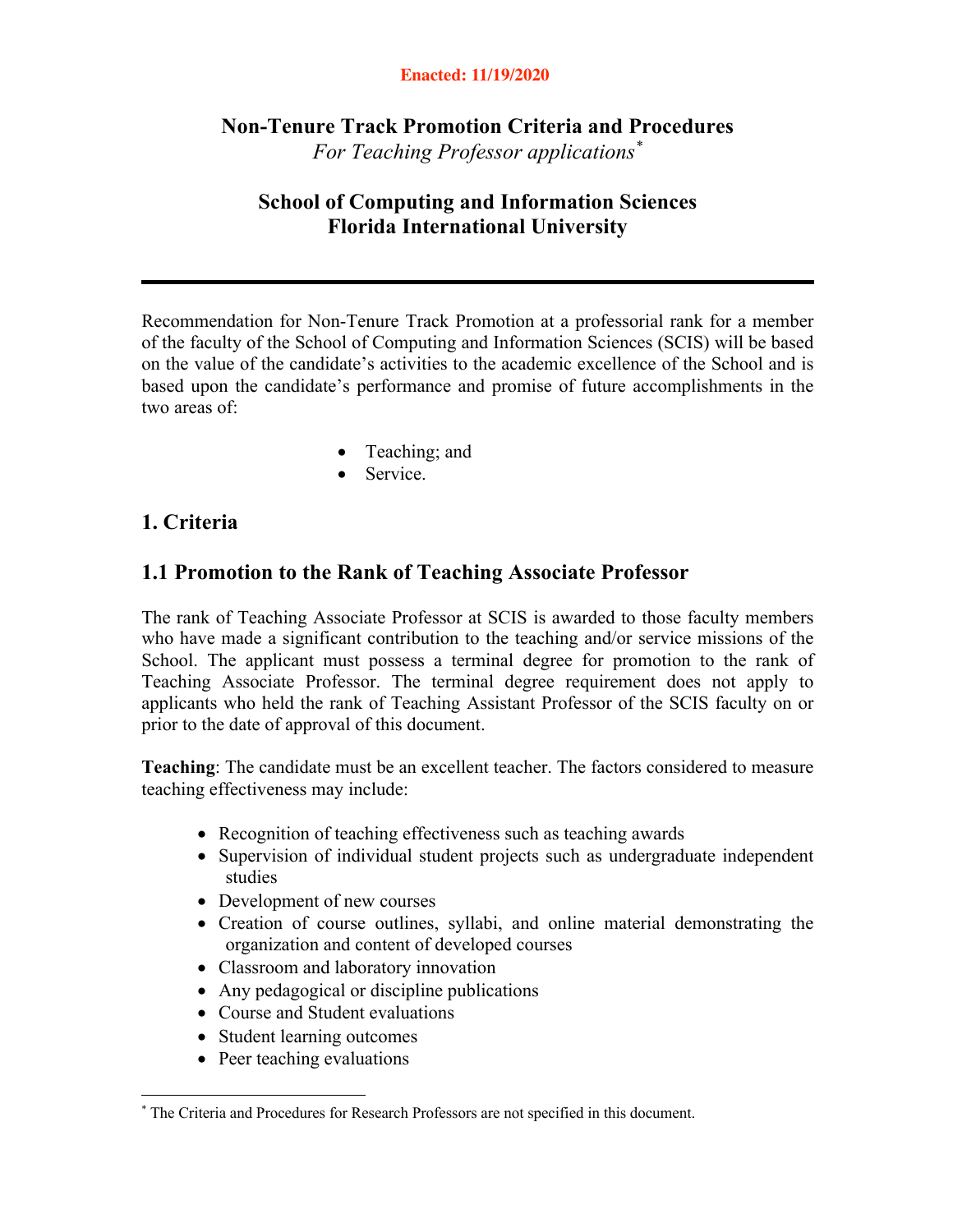- Annual assignments and evaluations
- Teaching certificates
- Unsolicited letters from students
- Sustained record of student academic advising and mentorship
- Learning/Teaching assistant evaluations
- External certification of courses, including Quality Matters (QM)
- Active, ongoing research activity
- Published textbooks

**Service:** While SCIS expects the candidates to focus their activities on teaching, they are also expected to contribute to the collegial governance of the school, college, and the university. The factors considered to measure service contributions may include:

- Professional development and activities that demonstrate leadership in external activities related to computer science education (e.g., SIGCSE)
- Serving as a faculty advisor to student organizations
- Serving as a school or college commencement representative
- Attending faculty meetings
- Participating in prospective faculty recruitment and interviewing
- Participating in potential student recruitment and interviewing
- Organizing student activities
- Performing peer teaching evaluations
- Conducting accreditation activities (SACS, ABET, etc.)
- Participation in PhD qualifying exams
- Undergraduate curriculum advising
- Serving as a PhD thesis committee member
- Serving as an MS thesis committee member
- Other Instructional Effort, as described in the section on Teaching.
- Serving as a school, college, or university committee chair
- Serving as a school, college, or university committee member
- Contributions to collaborative professional environment/collegiality
- Other miscellaneous internal service (e.g., strategic planning) as deemed relevant by the Director

### **1.2 Promotion to the Rank of Teaching Professor**

**Teaching**: The candidate must be an excellent teacher. The important qualifications, including any exceptions contained therein, and the factors considered to measure teaching effectiveness for promotion at the rank of Teaching Associate Professor also apply at the rank of Teaching Professor. Additional factors to measure teaching effectiveness for promotion at the rank of Teaching Professor may include:

- Consistency of teaching success
- Evidence of teaching quality enhancement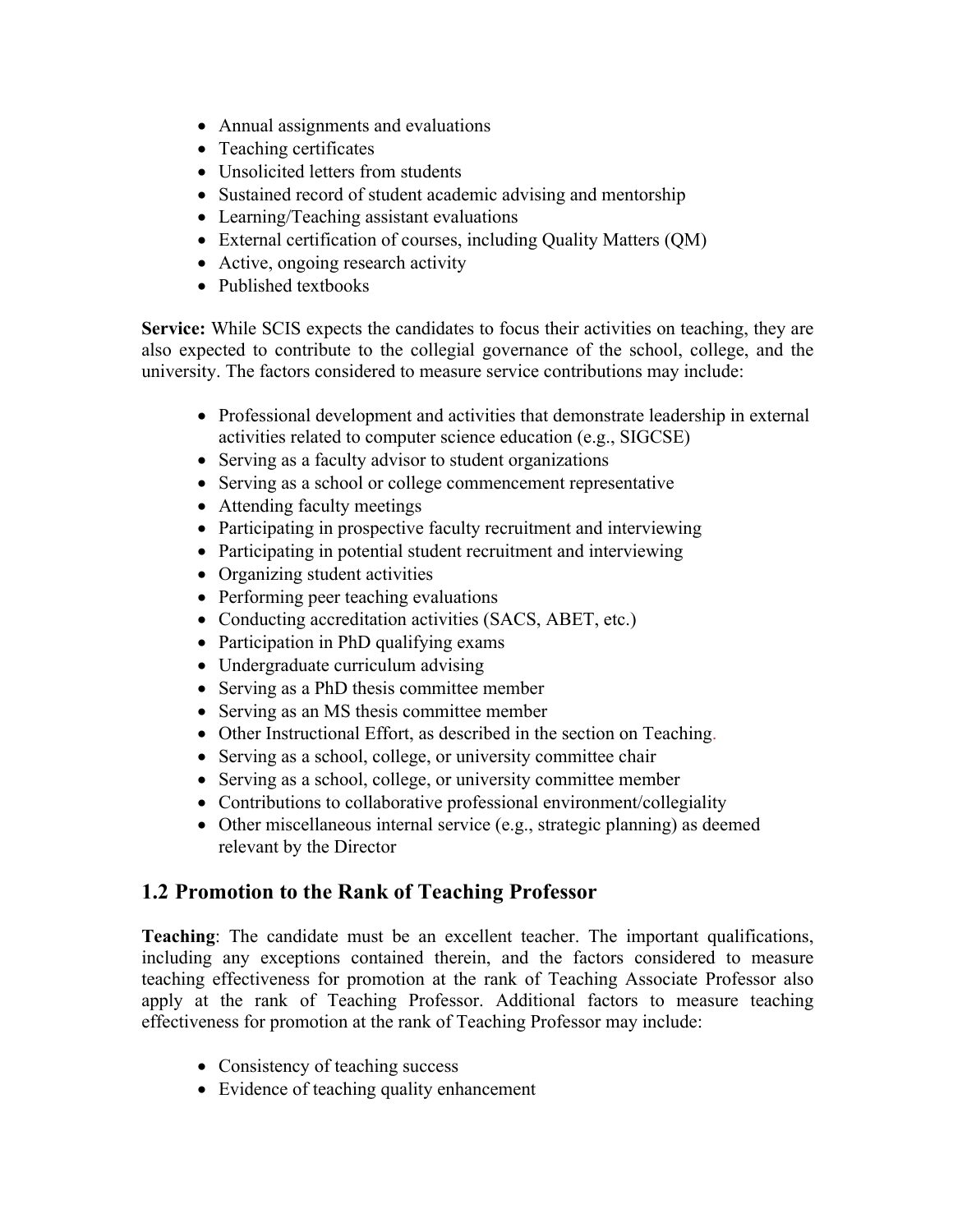- Contribution to innovations in pedagogy
- Significant contributions to SCIS' curriculum
- Excellent record of student academic advising and mentorship

Service: The applicant is expected to have a consistent and significant record of leadership in service to the university. Evidence of service in each year since the last promotion must be demonstrated. The factors considered to measure service contributions, in addition to those considered at the Associate Teaching Professor rank, may include:

- Leading roles at school/college/university levels;
- Excellent record of service and leadership
- Prominence outside the university related to computer science education (e.g., SIGCSE)
- Leadership role in ABET / accreditation
- Conference or workshop chair or co-chair
- Editor, Associate Editor, co-editor of a Journal
- Technical program committee member
- Ad-hoc reviewer
- Proposal panelist
- Tenure or promotion file reviewer
- Board member of a professional society
- Community board member
- Community outreach organizer
- Other miscellaneous external service that is relevant to a specific subfield.
- Other miscellaneous external service as deemed relevant by the Director.
- Serving as a mentor to another faculty member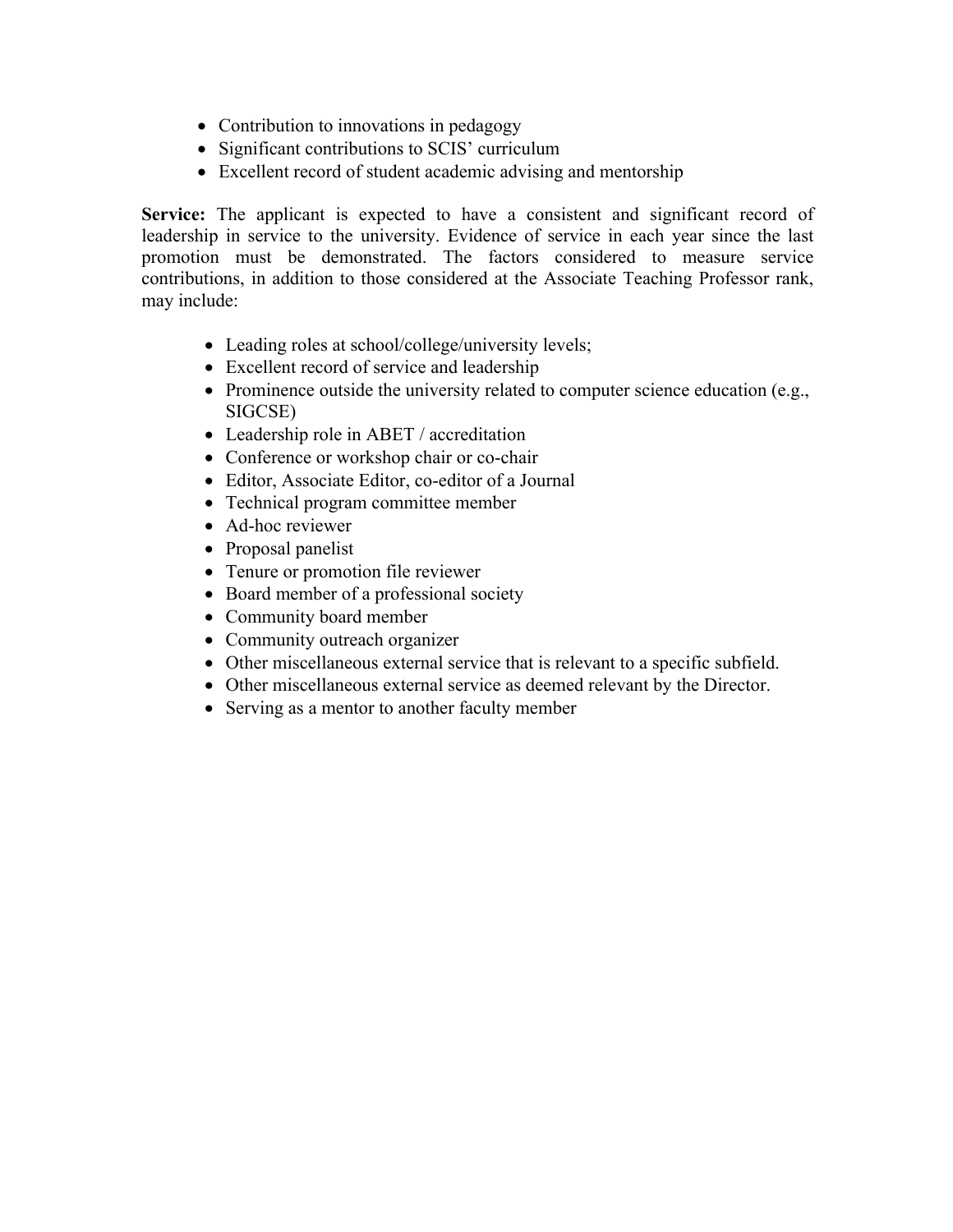# **2. Non-Tenure Track Promotion Committee Procedures**

# **2.1. Introduction**

The Human Resources Committee of and for SCIS (henceforth referred to as the HRC) is charged with facilitating the evaluation of non-tenure-track faculty members applying for promotion. The overall non-tenure track promotion (NTTP) Committee consists of members of the HRC and two teaching professors appointed by the Director. In performing this task, members of the Committee will have access to the personnel files as defined by the office of Provost of all these candidates.

### **2.2. Election of Human Resources Committee**

The three members of the SCIS Human Resources Committee are elected by the faculty in the Spring term to take charge at the beginning of the Fall term. To be on the committee, a faculty member must be tenured.

### **2.3. Voting Faculty**

As specified in the University's Non-Tenure-Track Promotion Guidelines, the "voting faculty" is comprised of all tenured/tenure-track faculty members, and Teaching Professors who hold at least the rank to which the candidate is seeking to be promoted.

Anyone who has a conflict of interest with a candidate will not be allowed to participate in any promotion application that is to the same rank as that of the candidate. The candidacy of a family member is an automatic conflict of interest.

Voting faculty never includes individuals on visiting or courtesy appointments. Any faculty member who does not hold at least a 50% appointment in SCIS shall be ineligible to vote.

### **2.4. The Promotion Process**

#### 2.4.1 Initiation of the Process

For non-tenure track promotions, in accordance with the policies set forth by academic affairs, this procedure usually occurs in a different time frame and does not require external letters. Further, this promotion will be handled in accordance with the requirements set forth by academic affairs, but otherwise follow rules similar to those used for tenure track promotions.

#### 2.4.2 Faculty Evaluation

The Committee shall schedule a special meeting of the faculty to review all applications. The Committee shall endeavor to notify out of town faculty members by telephone or electronic mail. Each candidate's file will be made available to the faculty of the School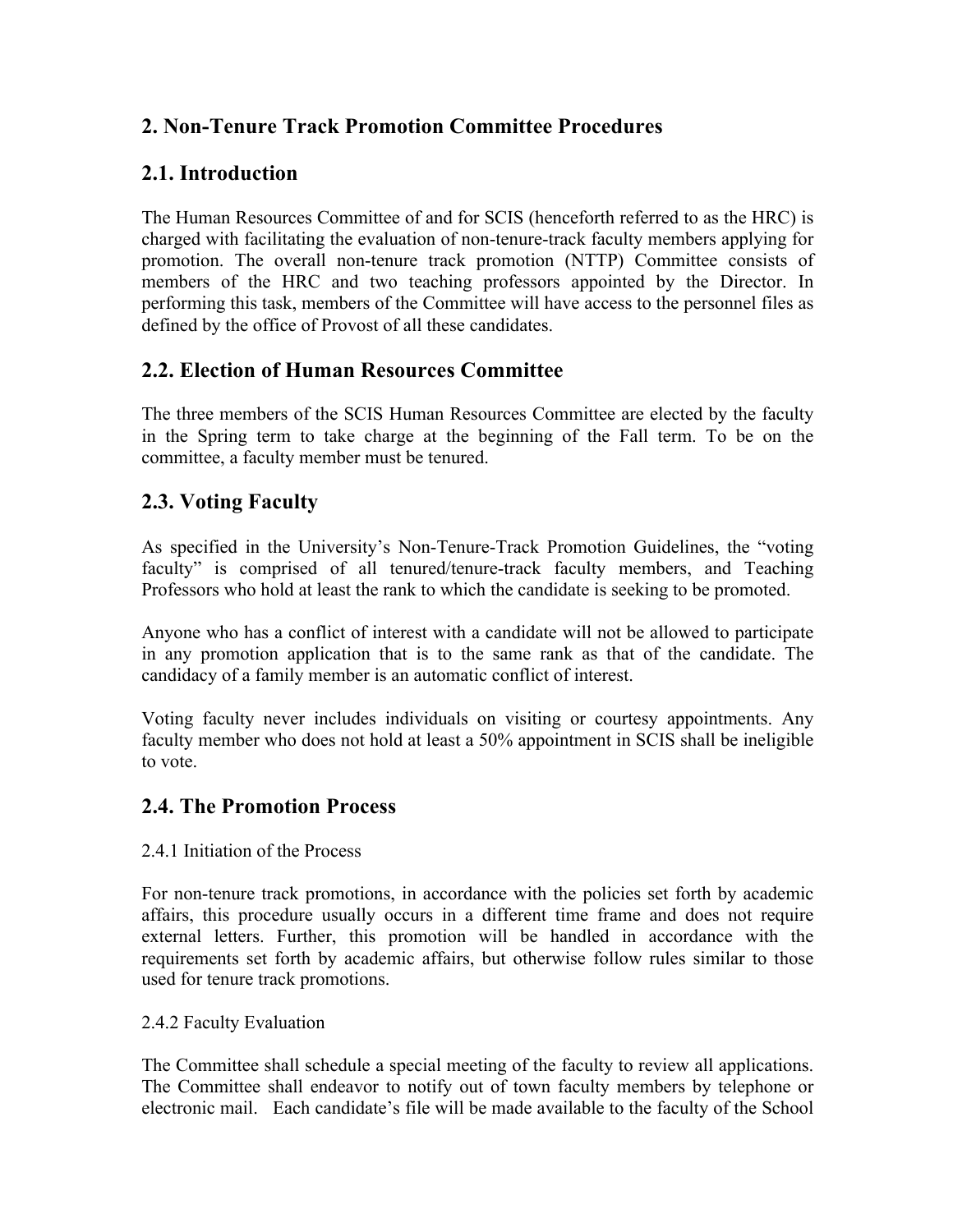at least one week prior to the date of the meeting, and both the Committee and faculty will receive notification when the file is ready for review. The Committee will conduct this meeting. For each candidate, the Committee will summarize the candidate's credentials. The candidate will then be given an opportunity to respond to or augment the Committee's comments. The faculty, at this time, will be given an opportunity to question the candidate. The candidate will then be requested to withdraw from the assembly, at which time the faculty will discuss the candidate's suitability for promotion.

# **2.5. Balloting**

All voting will be done by secret written ballot. The ballot will contain three alternatives: voting for, voting against, abstain. The ballots will be distributed to all eligible voting members of SCIS, as defined in Section 2.3. The HRC will endeavor to contact voting faculty members who are out of town to solicit their vote. The ballots shall be returned to a staff member of the School (designated by the Committee) within three working days from the date of their distribution. At the conclusion of this interval, the ballots will be seized by the Chairperson of the Committee. All votes not received by this time will be considered invalid. In extraordinary circumstances, exceptions to this time limit can be made with the unanimous approval of the Committee.

The ballots will be counted by the chairperson and at least one other member of the Committee. All ballots will be sealed and retained until action on the promotion application has been completed, and any subsequent actions have been taken or grievances have been resolved. The Director will discuss the result of the vote and the departmental evaluation letter with the candidate. Those so desiring may withdraw.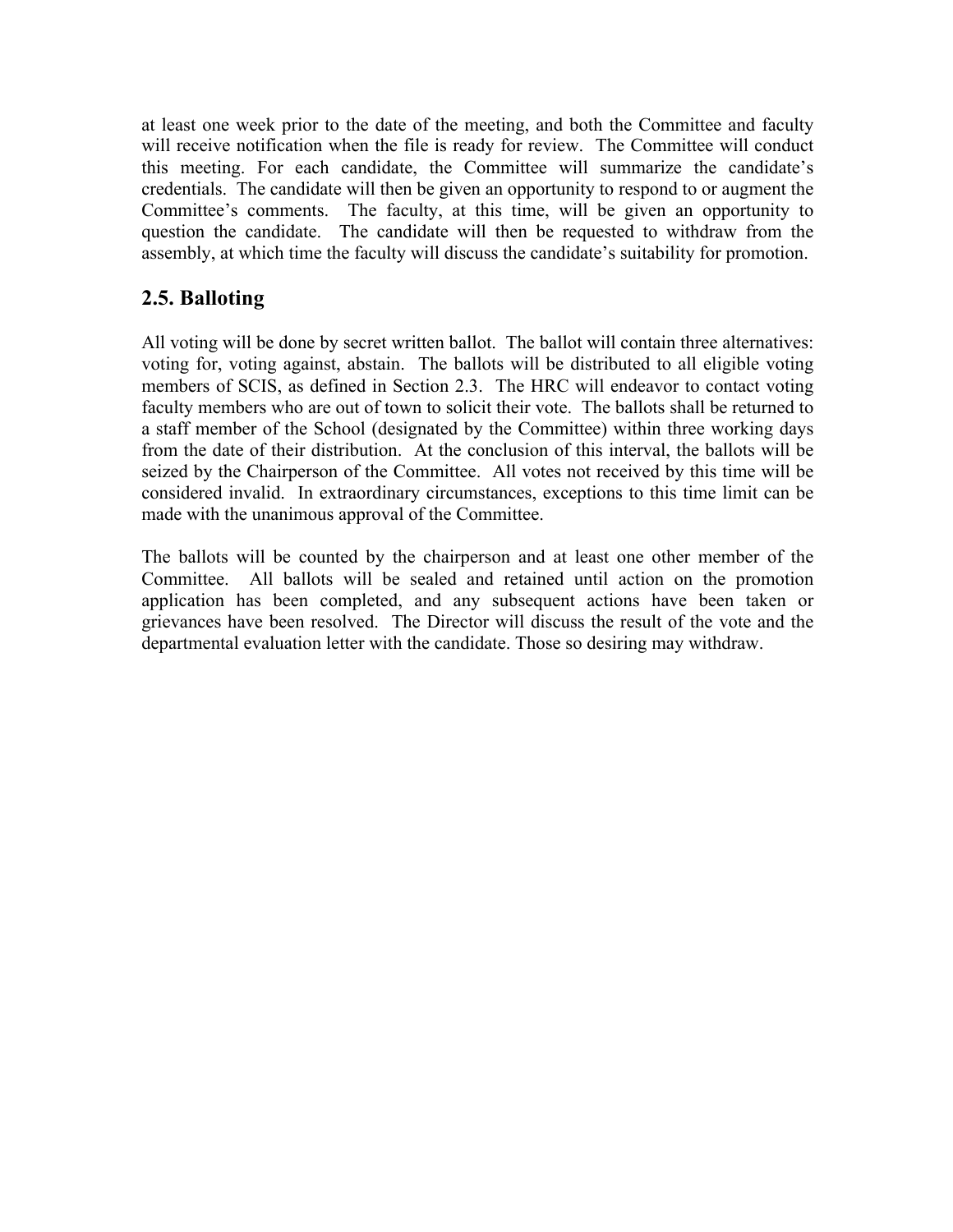### **2.6. The School's Letter of Recommendation**

The School's evaluation letter is drafted by the Chairperson of the Committee in consultation with the Committee members, and is finalized upon the agreement of a majority of the Committee members. The Committee chairperson's letter is addressed to the Director of the School. In writing this letter, the Committee will take into account discussions at the faculty evaluation meeting, and present a collective statement of recommendation that includes a summarized discussion of both the strengths and weaknesses of the candidate. The letter should include this summary and reflect the vote of the faculty, and the Committee's recommendation.

### **2.7. Completion of the Candidate's File**

The candidate is responsible for completing his or her application file, but may seek assistance from the Committee and staff at the School, College and/or University. The application file and the procedures used in its preparation shall comply with the policies of the University and the appropriate sections of the Collective Bargaining Agreement.

### **2.8. Final Actions of the Committee**

Submission of the Committee chair's letter and recording of the faculty vote will electronically forward the completed application files to the Director of the school.

### **2.9. Director's voting**

The Director of SCIS does not vote as a member of the faculty and makes a separate recommendation.